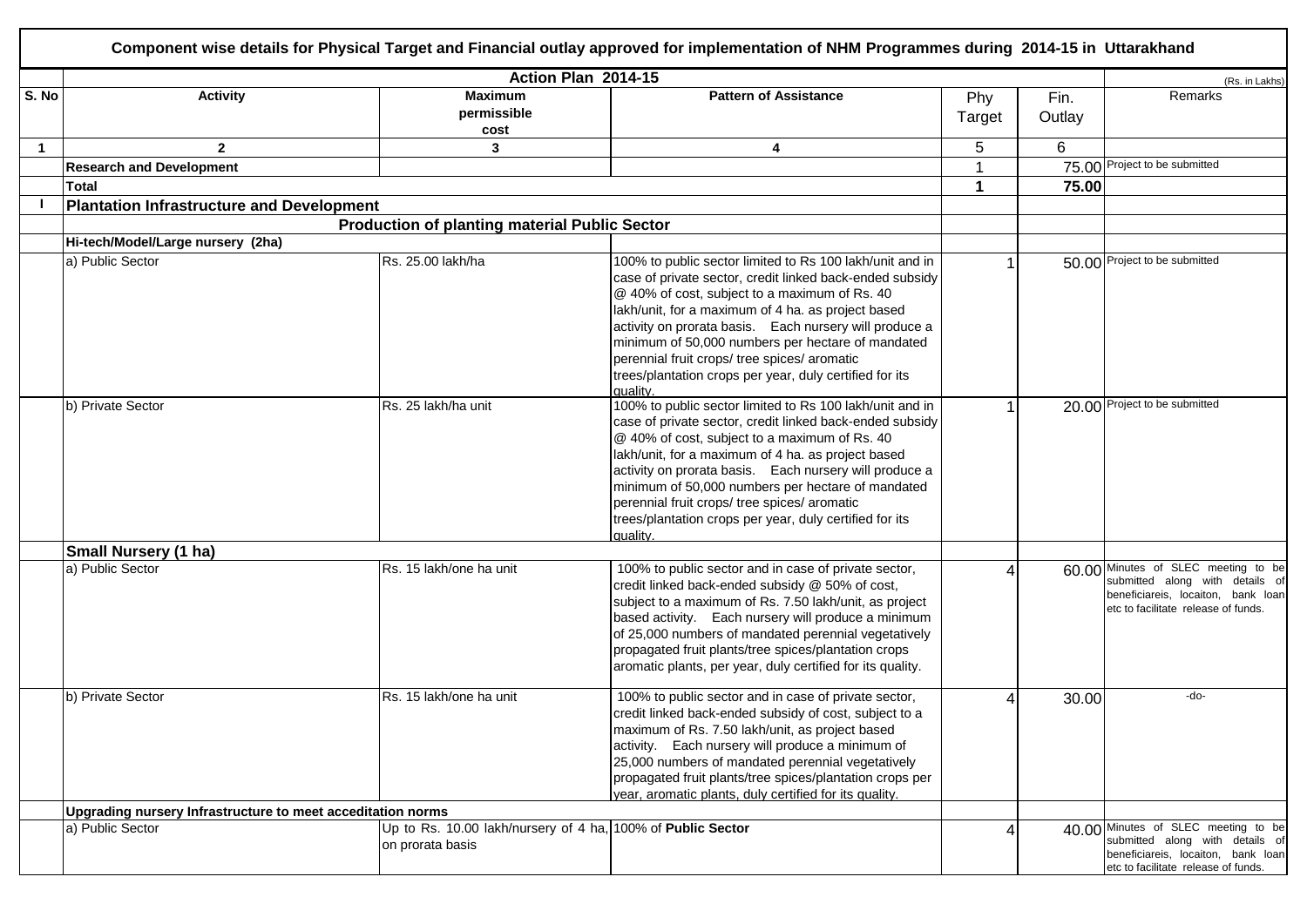|              | b) Private sector                                                                                                                    |                                                  | Up to Rs. 10.00 lakh/nursery of 4 ha, $50\%$ of cost to <b>Private sector</b> subject to a maximum of                                                                                                                                                                               | 8 <sup>1</sup> | 40.00  | -do-                           |
|--------------|--------------------------------------------------------------------------------------------------------------------------------------|--------------------------------------------------|-------------------------------------------------------------------------------------------------------------------------------------------------------------------------------------------------------------------------------------------------------------------------------------|----------------|--------|--------------------------------|
|              |                                                                                                                                      | on prorata basis                                 | Rs. 5.00 lakh/nursery.                                                                                                                                                                                                                                                              |                |        |                                |
|              | <b>Strengthening of existing Tissue Culture (TC) units</b>                                                                           |                                                  |                                                                                                                                                                                                                                                                                     |                |        |                                |
|              | a) Public Sector                                                                                                                     | Rs. 20.00 lakh                                   | 100% of cost to public sector                                                                                                                                                                                                                                                       |                | 0.00   |                                |
|              | b) Private sector                                                                                                                    | Rs. 20.00 lakh                                   | 50% of cost to private sector                                                                                                                                                                                                                                                       |                | 0.00   |                                |
|              | Setting up of new TC Units.                                                                                                          |                                                  |                                                                                                                                                                                                                                                                                     |                |        |                                |
|              | a) Public Sector                                                                                                                     | Rs. 250.00 lakh                                  | 100% of cost to public sector                                                                                                                                                                                                                                                       |                | 0.00   |                                |
|              | b) Private sector                                                                                                                    | Rs. 250.00 lakh                                  | 40% of cost to private sector                                                                                                                                                                                                                                                       |                | 0.00   |                                |
|              | Seed production for vegetables and spices                                                                                            |                                                  |                                                                                                                                                                                                                                                                                     |                |        |                                |
|              | Open pollinated crops                                                                                                                |                                                  |                                                                                                                                                                                                                                                                                     |                |        |                                |
|              | a) Public Sector                                                                                                                     | Rs. 35,000/ha                                    | For public sector 100%, for private sector 35% in<br>general areas and 50% in NE & Himalayan States,<br>Tribal Sub Plans (TSP) areas, Andaman & Nicobar &<br>Lakshadweep Islands, limited to 5 ha. Output target<br>of seed for each crop will be fixed by the individual<br>state. | 40             | 14.00  |                                |
|              | b) Private sector                                                                                                                    | Rs. 35,000/ha                                    | For public sector 100%, for private sector 35% in<br>general areas and 50% in NE & Himalayan States,<br>Tribal Sub Plans (TSP) areas, Andaman & Nicobar &<br>Lakshadweep Islands, limited to 5 ha. Output target<br>of seed for each crop will be fixed by the individual<br>state. | 30             | 5.25   |                                |
|              | <b>Hybrid seeds</b>                                                                                                                  |                                                  |                                                                                                                                                                                                                                                                                     |                |        |                                |
|              |                                                                                                                                      |                                                  |                                                                                                                                                                                                                                                                                     |                |        |                                |
|              | Import of planting material for trial & demonstration purpose (By State Government, Grower Associations recognized by NHB/ MoA, PSU) |                                                  |                                                                                                                                                                                                                                                                                     |                |        |                                |
|              | a) Public sector                                                                                                                     | Rs. 100.00 lakh                                  | 100% of cost for State Govt. PSUs, as project based                                                                                                                                                                                                                                 |                | 0.00   |                                |
|              | b) Private sector                                                                                                                    | Rs. 100.00 lakh                                  | 50% to Grower Associations.                                                                                                                                                                                                                                                         |                |        | 35.00 Project to be submitted  |
|              | <b>Seed infrastructure</b>                                                                                                           |                                                  |                                                                                                                                                                                                                                                                                     |                |        |                                |
|              | a) Public sector                                                                                                                     | Rs. 200.00 lakh                                  | 100% of cost                                                                                                                                                                                                                                                                        |                | 0.00   |                                |
|              | b) Private sector                                                                                                                    | Rs. 200.00 lakh                                  | 50% of cost                                                                                                                                                                                                                                                                         |                |        | 100.00 Project to be submitted |
|              | Sub-total Planting material                                                                                                          |                                                  |                                                                                                                                                                                                                                                                                     | 94.00          | 394.25 |                                |
| $\mathbf{2}$ |                                                                                                                                      | Establishment of new gardens / Area Expansion    |                                                                                                                                                                                                                                                                                     |                |        |                                |
|              |                                                                                                                                      |                                                  | Fruit crops other than cost intensive crops using normal spacing (For a maximum area of 4 ha per beneficiary)                                                                                                                                                                       |                |        |                                |
|              | <b>Fruits - Perennials</b>                                                                                                           |                                                  |                                                                                                                                                                                                                                                                                     |                |        |                                |
|              | (a) Cost intensive crops                                                                                                             |                                                  |                                                                                                                                                                                                                                                                                     |                |        |                                |
|              |                                                                                                                                      | Fruit crops like Grape, Kiwi, Passion fruit etc. |                                                                                                                                                                                                                                                                                     |                |        |                                |
|              | Maintenance without Integration                                                                                                      |                                                  |                                                                                                                                                                                                                                                                                     |                |        |                                |
|              | 1st Year                                                                                                                             |                                                  |                                                                                                                                                                                                                                                                                     |                | 0.00   |                                |
|              | 2nd Year                                                                                                                             |                                                  |                                                                                                                                                                                                                                                                                     | $\mathbf{2}$   | 0.30   |                                |
|              | Sub-total maintenance                                                                                                                |                                                  |                                                                                                                                                                                                                                                                                     | 2 <sup>1</sup> | 0.30   |                                |
|              | v) Banana (TC)                                                                                                                       |                                                  |                                                                                                                                                                                                                                                                                     |                |        |                                |
|              | a) Integrated package with drip irrigation.                                                                                          | Rs. 3.00 lakh/ha                                 | Maximum of Rs. 1.20 lakh/ha (40 % of cost) for<br>meeting the expenditure on planting material and cost<br>of material for drip system, INM/IPM etc., in 2<br>installments (75:25).                                                                                                 |                | 0.00   |                                |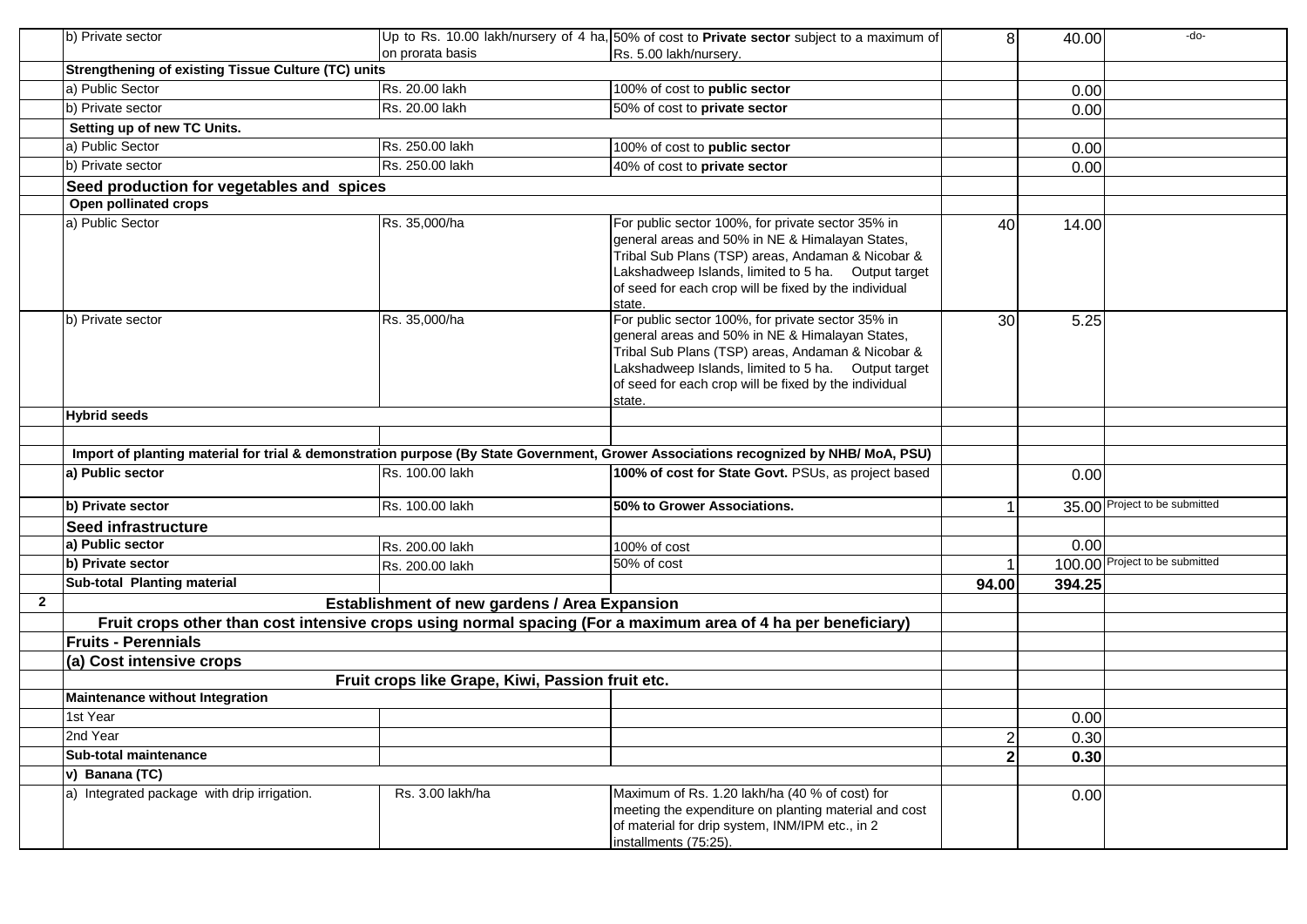| b) Without integration                                                            | Rs. 1.25 lakh/ha. | Max. of Rs. 0.50 lakh per ha, (40% of cost) for meeting<br>the expenditure on planting material and cost of<br>INM/IPM in 2 installments (75:25).<br>For (a) and (b) above, in the case of TSP areas,<br>Andaman & Nicobar and Lakshadweep Islands,<br>assistance will be @ 50% of cost in 2 installments<br>(75:25).                                                                             |                  | 0.00   |  |
|-----------------------------------------------------------------------------------|-------------------|---------------------------------------------------------------------------------------------------------------------------------------------------------------------------------------------------------------------------------------------------------------------------------------------------------------------------------------------------------------------------------------------------|------------------|--------|--|
| Maintenance without Integration                                                   |                   |                                                                                                                                                                                                                                                                                                                                                                                                   |                  |        |  |
| 1st Year                                                                          |                   |                                                                                                                                                                                                                                                                                                                                                                                                   | $6 \overline{6}$ | 1.125  |  |
| viii) Ultra high density (Meadow orchard)                                         |                   |                                                                                                                                                                                                                                                                                                                                                                                                   |                  |        |  |
| a) Integrated package with drip irrigation                                        | Rs. 2.00 lakh/ha. | Maximum of Rs. 0.80 lakh/ ha. (40% of cost) for<br>meeting the expenditure on planting material and cost<br>of material for drip system, INM/IPM, and canopy<br>management in 3 installments of 60:20:20 subject to<br>survival rate of 75% in 2nd year and 90% in 3 <sup>rd</sup> year).                                                                                                         | 10               | 6.00   |  |
| b) Without integration                                                            | Rs. 1.25 lakh/ha  | Maximum of Rs. 0.50 lakh/ha., (40% of cost) for<br>meeting the expenditure on planting material and cost<br>of INM/IPM in 3 installments.<br>For (a) and (b) above, in the case of TSP areas,<br>Andaman & Nicobar and Lakshadweep Islands,<br>assistance will be @ 50% of cost in 3 installments.                                                                                                |                  | 0.00   |  |
| <b>Sub-total</b>                                                                  |                   |                                                                                                                                                                                                                                                                                                                                                                                                   | 10.00            | 6.00   |  |
| Maintenance without Integration                                                   |                   |                                                                                                                                                                                                                                                                                                                                                                                                   |                  |        |  |
| 1st Year                                                                          |                   |                                                                                                                                                                                                                                                                                                                                                                                                   |                  | 0.00   |  |
| 2nd Year                                                                          |                   |                                                                                                                                                                                                                                                                                                                                                                                                   |                  | 0.00   |  |
| ix) High density planting (mango, guava, litchi, pomegranate, apple, citrus etc). |                   |                                                                                                                                                                                                                                                                                                                                                                                                   |                  |        |  |
| a) Integrated package with drip irrigation                                        | Rs. 1.50 lakh /ha | Maximum of Rs. 0.60 lakh per ha. (40% of cost) for<br>meeting the expenditure on planting material, cost of<br>drip system, INM/IPM, canopy management etc., in 3<br>installments of 60:20:20 subject to survival rate of 75%<br>in 2nd year and 90% in 3 <sup>rd</sup> year).                                                                                                                    |                  | 0.00   |  |
| b) Without Integration.                                                           | Rs. 1.00 lakh/ha. | Maximum of Rs. 0.40 lakh/ha (40% of the cost) for<br>meeting the expenditure on planting material and cost<br>of INM/IPM in 3 installments (60:20:20).<br>For (a) and (b) above, in the case of TSP areas,<br>Andaman & Nicobar and Lakshadweep Islands,<br>assistance will be @ 50% of cost in 3 installments of<br>60:20:20 subject to survival rate of 75% in 2nd year and<br>90% in 3rd year) | 160              | 48.00  |  |
| Sub-total                                                                         |                   |                                                                                                                                                                                                                                                                                                                                                                                                   | 160.00           | 48.00  |  |
| Maintenance without Integration                                                   |                   |                                                                                                                                                                                                                                                                                                                                                                                                   |                  |        |  |
| 1st Year                                                                          |                   |                                                                                                                                                                                                                                                                                                                                                                                                   | 209              | 25.020 |  |
| 2nd Year                                                                          |                   |                                                                                                                                                                                                                                                                                                                                                                                                   | 113              | 13.512 |  |
| Sub-total maintenance                                                             |                   |                                                                                                                                                                                                                                                                                                                                                                                                   | 321.10           | 38.53  |  |
| (b) Fruit crops other than cost intensive crops using normal spacing              |                   |                                                                                                                                                                                                                                                                                                                                                                                                   |                  |        |  |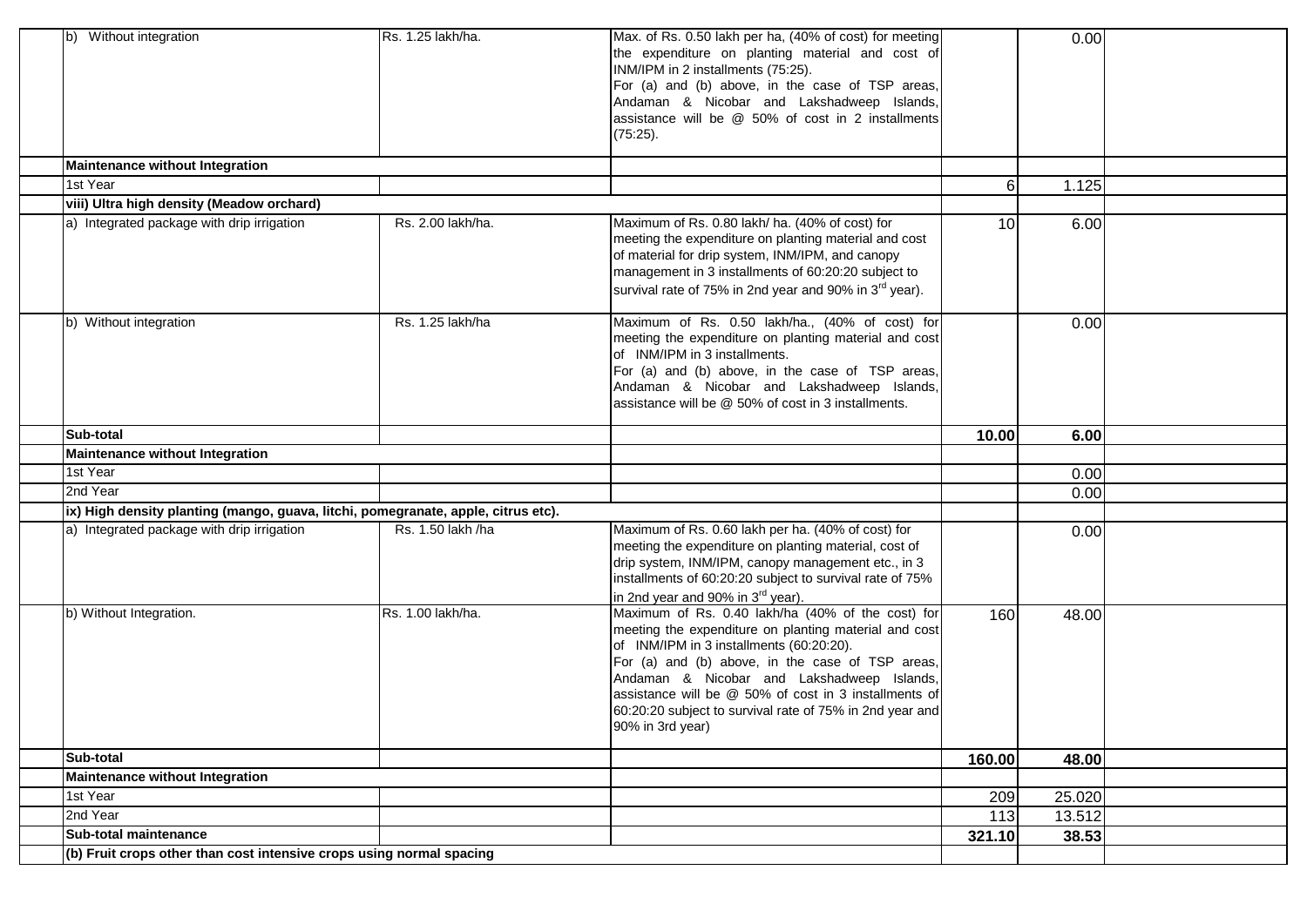|                         | a) Integrated package with drip irrigation                   | Rs. 1.00 lakh/ha                                     | Maximum of Rs. 0.40 lakh/ ha. (40% of cost) for<br>meeting the expenditure on planting material, cost of<br>drip system, INM/IPM, canopy management etc in 3<br>installments of 60:20:20 subject to survival rate of 75%<br>in 2nd year & 90% in 3rd year for perennial crops and<br>for non perennial crops in 2 installments of 75:25. |         | 0.00    |  |
|-------------------------|--------------------------------------------------------------|------------------------------------------------------|------------------------------------------------------------------------------------------------------------------------------------------------------------------------------------------------------------------------------------------------------------------------------------------------------------------------------------------|---------|---------|--|
|                         | b) Without Integration                                       | Rs. 60,000/ha                                        | Maximum of Rs. 0.30 lakh/ha (50 % of cost) for<br>meeting the expenditure on planting material and cost<br>of INM/IPM in 3 installments of 60:20:20.                                                                                                                                                                                     | 985     | 177.300 |  |
|                         | Sub-total                                                    |                                                      |                                                                                                                                                                                                                                                                                                                                          | 985.00  | 177.30  |  |
|                         | Maintenance without Integration                              |                                                      |                                                                                                                                                                                                                                                                                                                                          |         |         |  |
|                         | 1st Year                                                     |                                                      |                                                                                                                                                                                                                                                                                                                                          | 1165    | 69.906  |  |
|                         | 2nd Year                                                     |                                                      |                                                                                                                                                                                                                                                                                                                                          | 1002    | 60.103  |  |
|                         | Sub-total maintenance                                        |                                                      |                                                                                                                                                                                                                                                                                                                                          | 2166.82 | 130.01  |  |
|                         |                                                              | Vegetable (For maximum area of 2 ha per beneficiary) |                                                                                                                                                                                                                                                                                                                                          |         |         |  |
|                         | Hybrid                                                       | Rs.50.000/ha                                         | 40% of cost in general areas                                                                                                                                                                                                                                                                                                             | 500     | 125.00  |  |
|                         | Sub-total                                                    |                                                      |                                                                                                                                                                                                                                                                                                                                          | 500     | 125.00  |  |
| $\mathbf{3}$            | Flowers (For a maximum of 2 ha per beneficiary)              |                                                      |                                                                                                                                                                                                                                                                                                                                          |         |         |  |
|                         | <b>Cut flowers</b>                                           |                                                      |                                                                                                                                                                                                                                                                                                                                          |         |         |  |
|                         | Small & Marginal Farmers                                     | Rs. 1.00 lakh/ha                                     | 50% of cost in NE & HS, TSP areas, A&N and<br>Lakshadweep Islands.                                                                                                                                                                                                                                                                       | 20.0    | 10.00   |  |
|                         | Other farmers                                                | do                                                   | 50% of cost in NE & HS, TSP areas, A&N and<br>Lakshadweep Islands.                                                                                                                                                                                                                                                                       |         | 0.00    |  |
|                         | <b>Bulbulous flowers</b>                                     |                                                      |                                                                                                                                                                                                                                                                                                                                          |         |         |  |
|                         | Small & Marginal Farmers                                     | Rs. 1.50 lakh/ha                                     | 50% of cost in NE & HS, TSP areas, A&N and<br>Lakshadweep Islands.                                                                                                                                                                                                                                                                       | 60.0    | 45.00   |  |
|                         | Other farmers                                                | do                                                   | 50% of cost in NE & HS, TSP areas, A&N and<br>Lakshadweep Islands.                                                                                                                                                                                                                                                                       |         | 0.00    |  |
|                         | <b>Loose Flowers</b>                                         |                                                      |                                                                                                                                                                                                                                                                                                                                          |         |         |  |
|                         | <b>Small &amp; Marginal Farmers</b>                          | Rs. 40,000/ha                                        | 50% of cost in NE & HS, TSP areas, A&N and<br>Lakshadweep Islands.                                                                                                                                                                                                                                                                       | 120.0   | 24.00   |  |
|                         | Other farmers                                                | do                                                   | 50% of cost in NE & HS, TSP areas, A&N and<br>Lakshadweep Islands.                                                                                                                                                                                                                                                                       |         | 0.00    |  |
|                         | Sub-total                                                    |                                                      |                                                                                                                                                                                                                                                                                                                                          | 200.0   | 79.00   |  |
| $\overline{\mathbf{4}}$ | Spices (For a maximum area of 4 ha per beneficiary)          |                                                      |                                                                                                                                                                                                                                                                                                                                          |         |         |  |
|                         |                                                              |                                                      |                                                                                                                                                                                                                                                                                                                                          |         |         |  |
|                         | Seed spice and Rhizomatic spices                             | Rs.30,000/ha                                         | Maximum of Rs. 12,000/- per ha. (40% of cost) for<br>meeting the expenditure on planting material and cost<br>of material for INM/IPM etc).                                                                                                                                                                                              | 1000    | 150.00  |  |
|                         | Sub-total                                                    |                                                      |                                                                                                                                                                                                                                                                                                                                          | 1000    | 150.00  |  |
|                         | Aromatic Plants (For a maximum area of 4 ha per beneficiary) |                                                      |                                                                                                                                                                                                                                                                                                                                          |         |         |  |
|                         | (a) Cost intensive aromatic plants                           | Rs. 1,00,000/ha                                      | 40% of cost, subject to a maximum of Rs.40,000/- per<br>ha, for meeting the expenditure on planting material<br>and cost of material for INM/IPM etc.                                                                                                                                                                                    | 20.0    | 10.00   |  |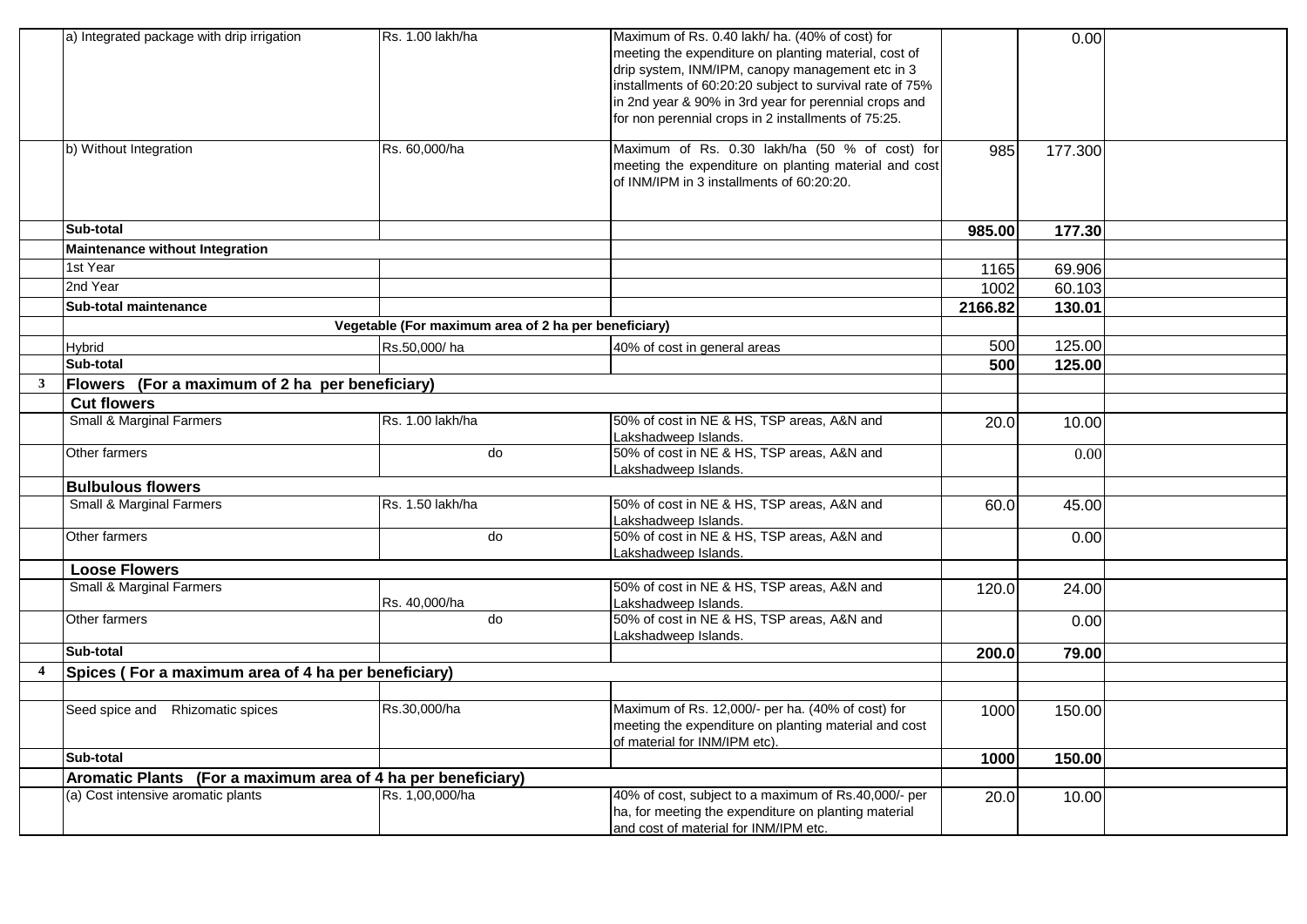|   | (b) Other aromatic plants                                                             | Rs. 40,000/ha                         | 40% of cost, subject to a maximum of Rs.16,000/- per<br>ha, for meeting the expenditure on planting material<br>and cost of material for INM/IPM etc.<br>For (i) and (ii) above, in the case of TSP areas,<br>Andaman & Nicobar and Lakshadweep Islands,<br>lassistance will be @ 50% of cost. | 75.0    | 15.00  |                                                             |
|---|---------------------------------------------------------------------------------------|---------------------------------------|------------------------------------------------------------------------------------------------------------------------------------------------------------------------------------------------------------------------------------------------------------------------------------------------|---------|--------|-------------------------------------------------------------|
|   | Sub-total                                                                             |                                       |                                                                                                                                                                                                                                                                                                | 95.0    | 25.00  |                                                             |
|   | <b>Grand Total Area Exp.</b>                                                          |                                       |                                                                                                                                                                                                                                                                                                | 2950.00 | 610.30 |                                                             |
|   | <b>Grand Total Maintenance.</b>                                                       |                                       |                                                                                                                                                                                                                                                                                                | 2495.92 | 169.97 |                                                             |
|   | <b>Mushrooms</b>                                                                      |                                       |                                                                                                                                                                                                                                                                                                |         |        |                                                             |
|   | <b>Production unit</b>                                                                |                                       |                                                                                                                                                                                                                                                                                                |         |        |                                                             |
|   | <b>Public Sector</b>                                                                  | Rs. 20.00 lakh/ unit                  | 100% of the cost.                                                                                                                                                                                                                                                                              |         | 0.00   |                                                             |
|   | <b>Private Sector</b>                                                                 | Rs. 20.00 lakh/ unit                  | 40% of cost for private sector, for meeting the<br>expenditure on infrastructure, as credit linked back<br>ended subsidy.                                                                                                                                                                      | 2.0     | 16.00  |                                                             |
|   |                                                                                       |                                       |                                                                                                                                                                                                                                                                                                |         |        |                                                             |
|   | Spawn making unit                                                                     |                                       |                                                                                                                                                                                                                                                                                                |         |        |                                                             |
|   | <b>Public Sector</b>                                                                  | Rs. 15 lakh/ unit                     | 100% of the cost.                                                                                                                                                                                                                                                                              |         | 0.00   |                                                             |
|   | <b>Private Sector</b>                                                                 | Rs. 15 lakh/ unit                     | 40% of cost for private sector, for meeting the<br>expenditure on infrastructure, as credit linked back<br>ended subsidy.                                                                                                                                                                      | 1.0     | 6.00   |                                                             |
|   | <b>Compost making unit</b>                                                            |                                       |                                                                                                                                                                                                                                                                                                |         |        |                                                             |
|   | <b>Public Sector</b>                                                                  | Rs. 20.00 lakh/ unit                  | 100% of the cost.                                                                                                                                                                                                                                                                              |         | 0.00   |                                                             |
|   | <b>Private Sector</b>                                                                 | Rs. 20.00 lakh/ unit                  | 40% of cost for private sector, for meeting the<br>expenditure on infrastructure, as credit linked back<br>ended subsidy.                                                                                                                                                                      | 1.0     | 8.00   |                                                             |
|   | <b>Sub-total Mushroom</b>                                                             |                                       |                                                                                                                                                                                                                                                                                                | 4.00    | 30.00  |                                                             |
| 5 | Rejuvenation/replacement of senile plantation<br>including Canopy management. Mango   | Rs. 40,000/ha                         | 50% of the total cost subject to a maximum of Rs.<br>20,000/ha limited to two ha per beneficiary.                                                                                                                                                                                              | 500     |        | 100.00 To be implemented<br>as per<br>guidelines circulated |
|   | Sub-total                                                                             |                                       |                                                                                                                                                                                                                                                                                                | 500     | 100.00 |                                                             |
|   | <b>Creation of Water resources</b>                                                    |                                       |                                                                                                                                                                                                                                                                                                |         |        |                                                             |
|   | <b>Community tanks</b>                                                                |                                       |                                                                                                                                                                                                                                                                                                |         |        |                                                             |
|   |                                                                                       |                                       | i) Community tanks/on farm ponds/on farm water reservoirs with use of plastic/RCC lining - (10 ha. of command area,                                                                                                                                                                            |         |        |                                                             |
|   | Community tanks/on farm ponds/on farm water reservoirs with use of plastic/RCC lining |                                       |                                                                                                                                                                                                                                                                                                |         |        |                                                             |
|   | Plain areas                                                                           | Rs. 20.00 lakh in plain areas         | 100% of cost for 10 ha command                                                                                                                                                                                                                                                                 |         | 0.0    |                                                             |
|   | Hilly areas.                                                                          | Rs. 25 lakh/ unit for Hilly areas.    | 100% of cost for 10 ha command                                                                                                                                                                                                                                                                 | 2       | 50.00  |                                                             |
|   | ii) Water harvesting system for individuals- for storage of water in 20mx20mx3m       |                                       |                                                                                                                                                                                                                                                                                                |         |        |                                                             |
|   | Plain areas                                                                           | Rs. 1.50 lakh/unit in plain areas and | 50% of cost. Maintenance to be ensured by the<br>beneficiary.                                                                                                                                                                                                                                  | 182     | 136.5  |                                                             |
|   | Hilly areas.                                                                          | Rs. 1.80 lakh/unit in hilly areas     | 50% of cost. Maintenance to be ensured by the<br>beneficiary.                                                                                                                                                                                                                                  | 40      | 36.00  |                                                             |
|   | Sub-total                                                                             |                                       |                                                                                                                                                                                                                                                                                                | 224     | 222.50 |                                                             |
| 6 |                                                                                       | Protected cultivation (area in ha)    |                                                                                                                                                                                                                                                                                                |         |        |                                                             |
|   | a) Green House structure                                                              |                                       |                                                                                                                                                                                                                                                                                                |         |        |                                                             |
|   | Fan & Pad system                                                                      |                                       | Rs. 1650/Sq.m (up to area 500 Sq. m) 50% of cost for a maximum area of 4000 sq. m per<br>beneficiary.                                                                                                                                                                                          |         | 0.00   |                                                             |
|   | Fan & Pad system                                                                      | 1008 Sqm)                             | Rs. 1465/Sq. m (>500 Sq.m up to 50% of cost for a maximum area of 4000 sq. m per<br>beneficiary.                                                                                                                                                                                               |         | 0.00   |                                                             |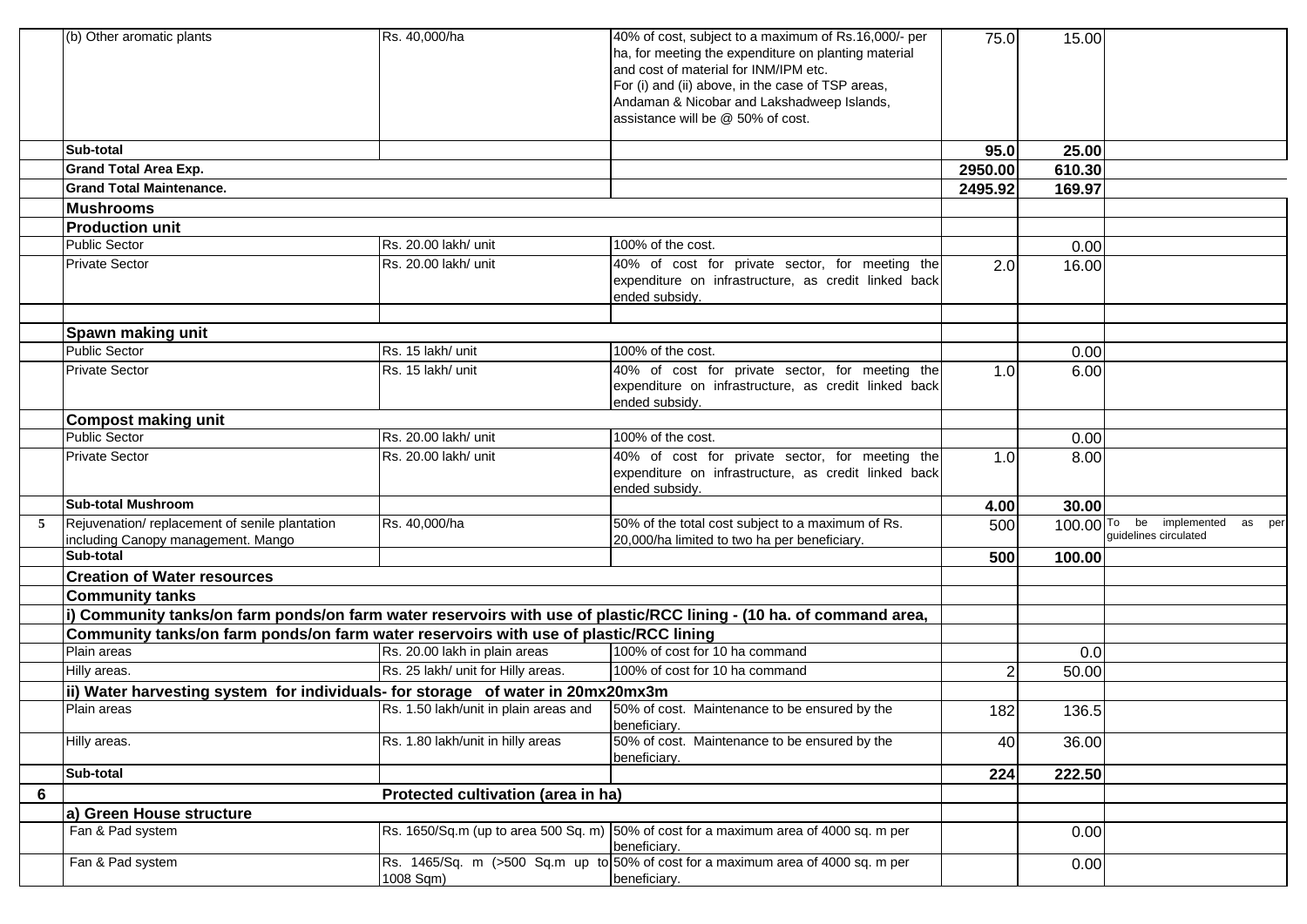|                 | Fan & Pad system                                                                                                   | 2080 Sq.m)                                      | Rs. 1420/Sq. m (>1008 Sq. m up to 50% of cost for a maximum area of 4000 sq. m per<br>beneficiary. | 0.20   | 14.20  |                                                                                                               |
|-----------------|--------------------------------------------------------------------------------------------------------------------|-------------------------------------------------|----------------------------------------------------------------------------------------------------|--------|--------|---------------------------------------------------------------------------------------------------------------|
|                 | Fan & Pad system                                                                                                   |                                                 | Rs. 1400/Sq. m (>2080 Sq. m upto 50% of cost for a maximum area of 4000 sq. m per                  |        | 0.00   |                                                                                                               |
|                 | (b) Naturally ventilated system                                                                                    | 4000 Sq.m)                                      | beneficiary.                                                                                       |        |        |                                                                                                               |
|                 | <b>Plain areas</b>                                                                                                 |                                                 |                                                                                                    |        |        |                                                                                                               |
|                 | (i) Tubular structur                                                                                               |                                                 | Rs. 1650/Sq.m (up to area 500 Sq. m) $ 50\%$ of the cost limited to 4000 Sq.m per beneficiary.     | 1.50   | 79.50  |                                                                                                               |
|                 |                                                                                                                    |                                                 |                                                                                                    |        |        |                                                                                                               |
|                 | (i) Tubular structur                                                                                               | Sq. m)                                          | Rs. 935/Sq.m (>500 Sq. m up to 1008 50% of the cost limited to 4000 Sq.m per beneficiary.          | 1.00   | 46.75  |                                                                                                               |
|                 | (i) Tubular structur                                                                                               | Rs. 890/Sq. m (>1008 Sq.m up to<br>2080 Sq. m)  | 50% of the cost limited to 4000 Sq.m per beneficiary.                                              | 3.10   | 137.95 |                                                                                                               |
|                 | (i) Tubular structur                                                                                               | Rs. 844/Sq. m (>2080 Sq. m up to<br>4000 Sq. m) | 50% of the cost limited to 4000 Sq.m per beneficiary.                                              | 0.50   | 21.10  |                                                                                                               |
|                 | <b>Hilly areas</b>                                                                                                 |                                                 |                                                                                                    |        |        |                                                                                                               |
|                 | (i) Tubular structur                                                                                               |                                                 | Rs. 1650/Sq.m (up to area 500 Sq. m) $ 50\%$ of the cost limited to 4000 Sq.m per beneficiary.     | 2.60   | 158.47 |                                                                                                               |
|                 | (i) Tubular structur                                                                                               | Sq. m)                                          | Rs. 935/Sq.m (>500 Sq. m up to 1008 50% of the cost limited to 4000 Sq.m per beneficiary.          | 0.50   | 26.88  |                                                                                                               |
|                 | (i) Tubular structur                                                                                               | Rs. 890/Sq. m (>1008 Sq.m up to<br>2080 Sq. m)  | 50% of the cost limited to 4000 Sq.m per beneficiary.                                              | 0.20   | 10.24  |                                                                                                               |
|                 | ii) Wooden structure                                                                                               | Rs. 540/Sq. m                                   | 50% of the cost limited to 20 units (each unit not to<br>exceed 200 Sq.m per beneficiary).         | 0.20   | 6.21   |                                                                                                               |
|                 | ii) Wooden structure                                                                                               | Rs. 621/Sq. m for hilly areas                   | 50% of the cost limited to 20 units (each unit not to<br>exceed 200 Sq.m per beneficiary).         |        | 0.00   |                                                                                                               |
|                 | iii) Bamboo structure                                                                                              | Rs. 450/Sq. m                                   | 50% of the cost limited to 20 units (each unit should not<br>exceed 200 Sqm per beneficiary.       | 0.20   | 5.18   |                                                                                                               |
|                 | iii) Bamboo structure                                                                                              | Rs. 518/Sq. m for hilly areas                   | 50% of the cost limited to 20 units (each unit should not<br>exceed 200 Sqm per beneficiary.       |        | 0.00   |                                                                                                               |
|                 | c) Plastic Mulching                                                                                                |                                                 |                                                                                                    |        |        |                                                                                                               |
|                 | Plastic Mulching (Plain area)                                                                                      | Rs. 32,000/ha                                   | 50% of the total cost limited to 2 ha per beneficiary.                                             | 100    | 16.00  |                                                                                                               |
|                 | Plastic Mulching (Hilly areas)                                                                                     | Rs. 32,000/ha                                   | 50% of the total cost limited to 2 ha per beneficiary.                                             | 100    | 18.40  |                                                                                                               |
|                 | <b>Plastic Mulching</b>                                                                                            | Rs. 36,800/ha for hilly areas                   | 50% of the total cost limited to 2 ha per beneficiary.                                             |        | 0.00   |                                                                                                               |
|                 | d) Shade Net House                                                                                                 |                                                 |                                                                                                    |        |        |                                                                                                               |
|                 | Tubular structure                                                                                                  | Rs. 710/Sq.m                                    | 50% of cost limited to 4000 Sq.m per beneficiary.                                                  | 0.20   | 7.10   |                                                                                                               |
|                 | e) Anti Bird/Anti Hail Nets                                                                                        | Rs.35/- per Sq.m                                | 50% of cost limited to 5000 Sq.m per beneficiary.                                                  | 10.0   | 17.50  |                                                                                                               |
|                 | f) Cost of planting material & cultivation of high value Rs. 140/Sq. m<br>vegetables grown in poly house           |                                                 | 50% of cost limited to 4000 Sq.m per beneficiary.                                                  | 3.7    | 25.90  |                                                                                                               |
|                 | g) Cost of planting material & cultivation of Orchid & Rs. 700/Sq.m<br>Anthurium under poly house/shade net house. |                                                 | 50% of cost limited to 4000 Sq. m per beneficiary.                                                 | 1.2    | 42.00  |                                                                                                               |
|                 | h) Cost of planting material & cultivation of Carnation<br>& Gerbera under poly house/shade net house.             | Rs. 610/Sq.m                                    | 50% of cost limited to 4000 Sq. m per beneficiary.                                                 | 5.1    | 155.55 |                                                                                                               |
|                 | i) Cost of planting material & cultivation of Rose and Rs. 426/Sq.m<br>lilum under poly house/shade net house      |                                                 | 50% of cost limited to 4000 Sq. m per beneficiary.                                                 | 0.20   | 4.26   |                                                                                                               |
|                 | Sub-total protected cultivation                                                                                    |                                                 |                                                                                                    | 230.40 | 793.18 |                                                                                                               |
| 6               | Promotion of Integrated Nutrient Management(INM)/ Integrated Pest Management (IPM)                                 |                                                 |                                                                                                    |        |        |                                                                                                               |
|                 | Promotion of IPM                                                                                                   | Rs. 4000/ha                                     | 30% of cost subject to a maximum of Rs 1200/ha<br>limited to 4.00 ha/ beneficiary.                 | 100    |        | 1.20 To be need based and taken up<br>after identifying problem of pest /<br>disease and nutrient deficiency. |
|                 | Sub-total INM / IPM                                                                                                |                                                 |                                                                                                    | 100    | 1.20   |                                                                                                               |
| $7\overline{ }$ | <b>Adoption Organic Farming</b>                                                                                    |                                                 |                                                                                                    |        |        |                                                                                                               |
|                 |                                                                                                                    |                                                 |                                                                                                    |        |        |                                                                                                               |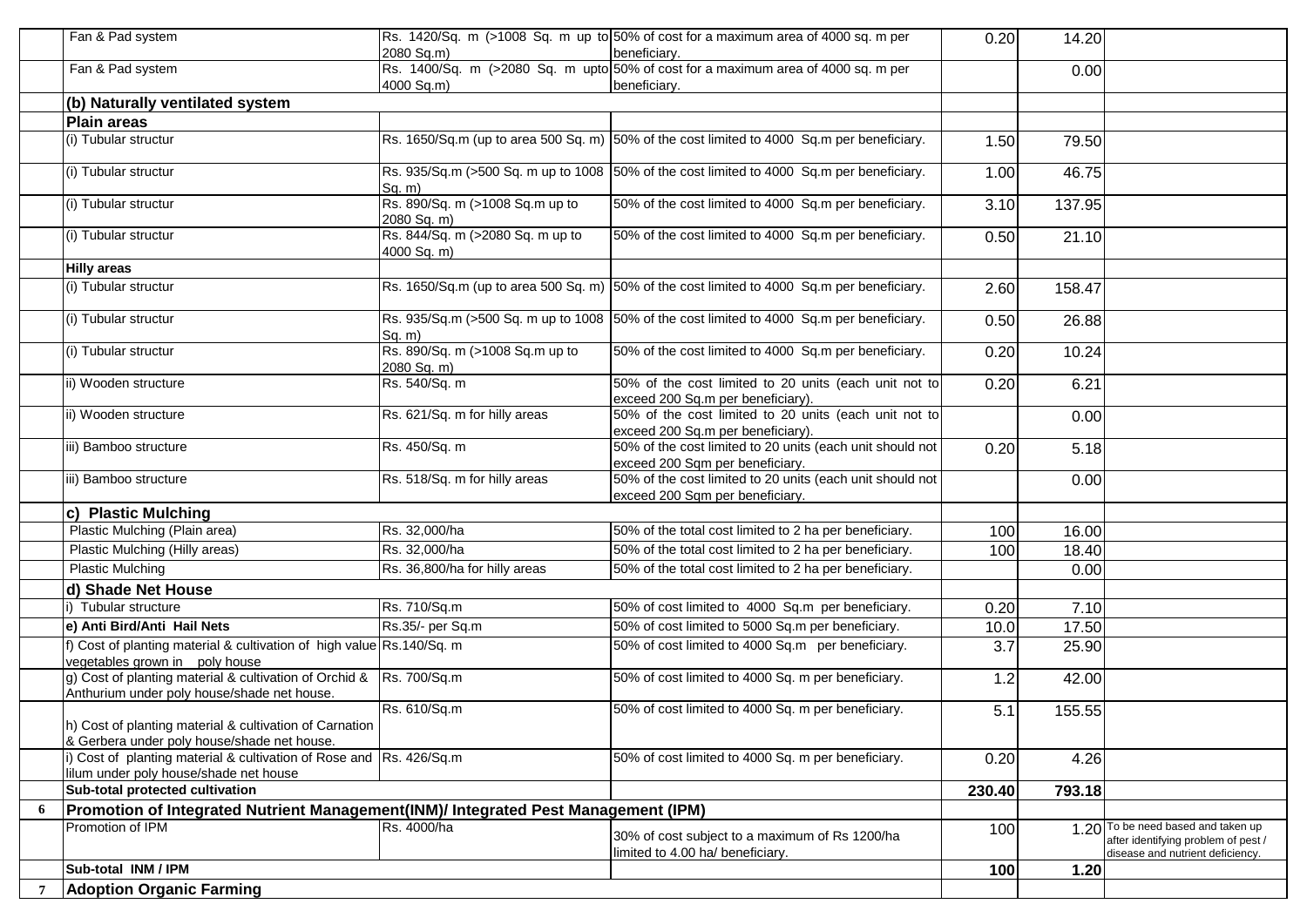|   | (i) Adoption of Organic Farming. 1st Year (ha)                     | Rs. 20,000/ha                     | 50% of cost limited to Rs.10000/ha for a maximum area     | 400     |        | 16.00 Project to be submitted                      |
|---|--------------------------------------------------------------------|-----------------------------------|-----------------------------------------------------------|---------|--------|----------------------------------------------------|
|   |                                                                    |                                   | of 4 ha. per beneficiary, spread over a period of 3 years |         |        |                                                    |
|   |                                                                    |                                   | involving an assistance of Rs.4000/- in first year and    |         |        |                                                    |
|   |                                                                    |                                   | Rs.3000/- each in second & third year. The                |         |        |                                                    |
|   |                                                                    |                                   | programme to be linked with certification.                |         |        |                                                    |
|   | 2nd Year                                                           | Rs. 20,000/ha                     | 50% of cost limited to Rs.10000/ha for a maximum area     |         | 0.00   |                                                    |
|   |                                                                    |                                   | of 4 ha. per beneficiary, spread over a period of 3 years |         |        |                                                    |
|   |                                                                    |                                   | involving an assistance of Rs.4000/- in first year and    |         |        |                                                    |
|   |                                                                    |                                   | Rs.3000/- each in second & third year. The                |         |        |                                                    |
|   |                                                                    |                                   | programme to be linked with certification.                |         |        |                                                    |
|   | 3rd Year                                                           | Rs. 20,000/ha                     | 50% of cost limited to Rs.10000/ha for a maximum area     |         | 0.00   |                                                    |
|   |                                                                    |                                   | of 4 ha. per beneficiary, spread over a period of 3 years |         |        |                                                    |
|   |                                                                    |                                   | involving an assistance of Rs.4000/- in first year and    |         |        |                                                    |
|   |                                                                    |                                   | Rs.3000/- each in second & third year. The                |         |        |                                                    |
|   |                                                                    |                                   | programme to be linked with certification.                |         |        |                                                    |
|   | (ii) Organic Certification (no)                                    |                                   |                                                           |         |        |                                                    |
|   | 1st Year (ha)                                                      | Project based                     | Rs. 5 lakh for a cluster of 50 ha which will include      | 400     |        | 12.00 Project to be submitted                      |
|   |                                                                    |                                   | Rs.1.50 lakh in first year, Rs. 1.50 lakh in second year  |         |        |                                                    |
|   |                                                                    |                                   | and Rs. 2.00 lakh in third year.                          |         |        |                                                    |
|   | 2nd Year                                                           | Project based                     | Rs. 5 lakh for a cluster of 50 ha which will include      |         | 0.00   |                                                    |
|   |                                                                    |                                   | Rs.1.50 lakh in first year, Rs. 1.50 lakh in second year  |         |        |                                                    |
|   |                                                                    |                                   | and Rs. 2.00 lakh in third year.                          |         |        |                                                    |
|   | 3rd Year                                                           | Project based                     | Rs. 5 lakh for a cluster of 50 ha which will include      |         | 0.00   |                                                    |
|   |                                                                    |                                   | Rs.1.50 lakh in first year, Rs. 1.50 lakh in second year  |         |        |                                                    |
|   |                                                                    |                                   | and Rs. 2.00 lakh in third year.                          |         |        |                                                    |
|   | iii) Vermi compost Units /organic input production unit            |                                   |                                                           |         |        |                                                    |
|   | i) Vermi compost Units                                             | Rs.1,00,000/ unit for permanent   | 50% of cost conforming to the size of the unit of         | 90      |        | 45.00 Designs parameter of HDPE beds               |
|   |                                                                    | structure and Rs. 16,000/unit for | 30'x8'x2.5' dimension of permanent structure to be        |         |        | will conformer to BIS standards (IS                |
|   |                                                                    | HDPE Vermibed.                    | administered on pro-rata basis. 50% of cost conforming    |         |        | 15907:2010)                                        |
|   |                                                                    |                                   | to the size of 96 cft (12'x4'x2') and IS 15907:2010 to be |         |        |                                                    |
|   |                                                                    |                                   | administered on pro-rata basis.                           |         |        |                                                    |
|   | ii) Vermibeds                                                      | do                                | do                                                        | 125     |        | 10.00 Designs parameter of HDPE beds               |
|   |                                                                    |                                   |                                                           |         |        | will conformer to BIS standards (IS<br>15907:2010) |
|   | Sub-total                                                          |                                   |                                                           | 1015.00 | 83.00  |                                                    |
|   | <b>Certification for Good Agricultural Practices</b>               | Rs. 10,000/ha                     | 50% of the cost for maximum of 4ha/beneficiary.           |         | 0.00   |                                                    |
|   | (GAP), Including infrastructure                                    |                                   |                                                           |         |        |                                                    |
|   | <b>Centre of Excellence for Horticulture</b>                       | Rs.1000.00 lakh/ centre           | 100% of cost to public sector. This can be                |         | 300.00 |                                                    |
|   |                                                                    |                                   | established through bi-lateral co-operation also.         |         |        |                                                    |
|   |                                                                    |                                   |                                                           |         |        |                                                    |
| 8 | Pollination support through beekeeping                             |                                   |                                                           |         |        |                                                    |
|   | Production of nucleus stock (Public sector)                        | Rs. 20.00 lakh                    | 100% of the cost.                                         |         | 20.00  |                                                    |
|   | Production of bee colonies by bee breeder                          | Rs. 10.00 lakh                    | 40% of cost for producing min. of 2000 colonies / year    |         | 4.00   |                                                    |
|   | Honey bee colony                                                   | Rs.2000/colony of 8 frames        | 40% of cost limited to 50 colonies / beneficiary.         | 2000    | 16.00  |                                                    |
|   | <b>Hives</b>                                                       | Rs 2000/ per hive.                | 40% of cost limited to 50 colonies / beneficiary.         | 2000    | 16.00  |                                                    |
|   | Equipment including honey extractor (4 frame), food Rs. 20,000/set |                                   | 40% of the cost limited to one set per beneficiary.       |         | 0.32   |                                                    |
|   | grade container (30 kg), net, etc.                                 |                                   |                                                           |         |        |                                                    |
|   | Sub-total                                                          |                                   |                                                           | 4006    | 56.32  |                                                    |
| 9 | <b>Horticulture Mechanization</b>                                  |                                   |                                                           |         |        |                                                    |
|   | i) Tractor (upto 20 PTO HP)                                        |                                   |                                                           |         |        |                                                    |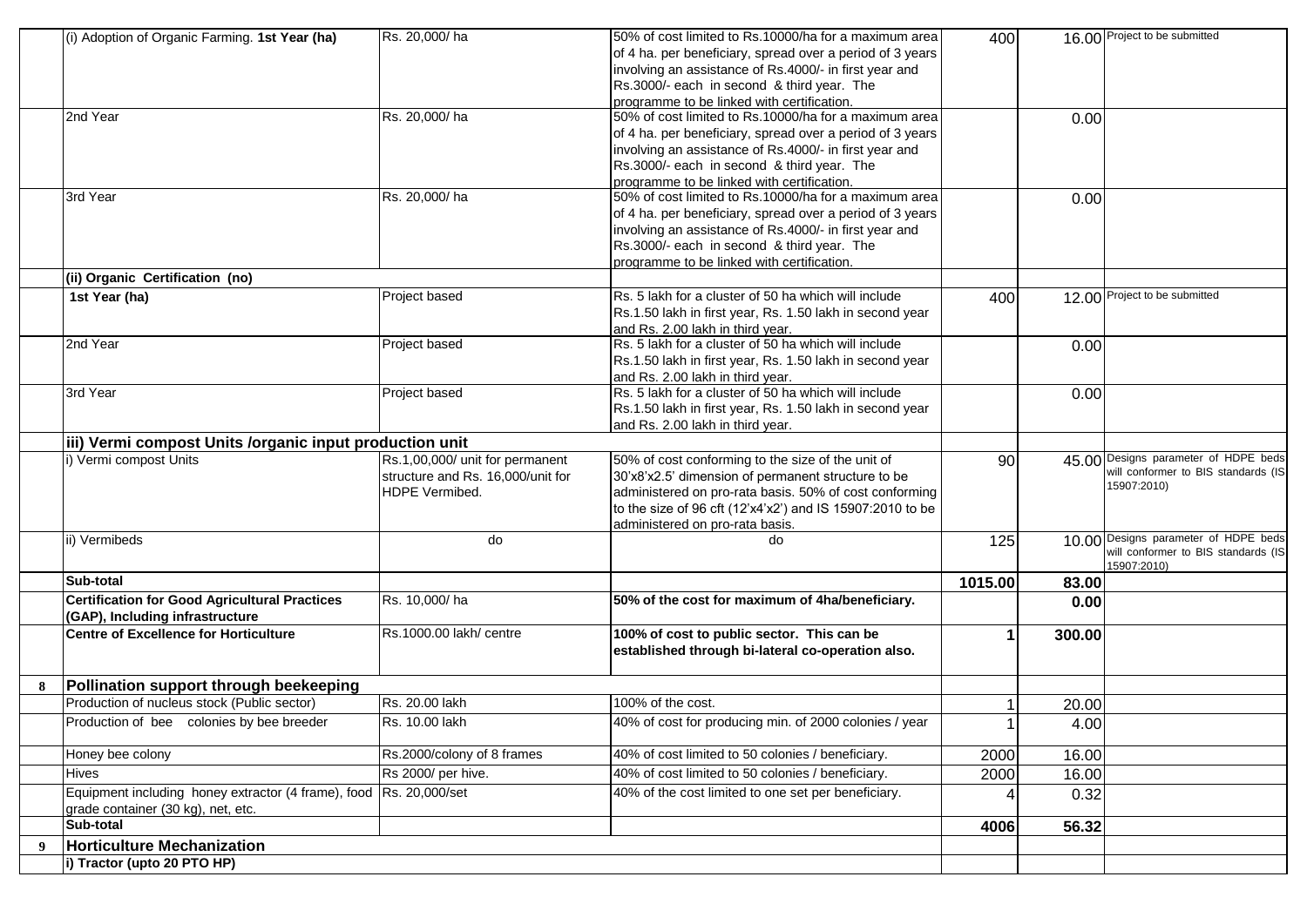| SC, ST, Small & Marginal famers, women                           | 3.00 lakh/unit     | 25% of cost, subject to a maximum of Rs. 0.75 lakh/unit<br>for general category farmers, and in the case if SC, ST,<br>Small & Marginal famers, women farmers and<br>beneficiaries in NE states, 35% of cost, subject to a<br>maximum of Rs. 1.00 lakh per unit. | 40              | 40.00 |  |  |  |
|------------------------------------------------------------------|--------------------|------------------------------------------------------------------------------------------------------------------------------------------------------------------------------------------------------------------------------------------------------------------|-----------------|-------|--|--|--|
| For Other beneficiaries                                          | 3.00 lakh/unit     | 25% of cost, subject to a maximum of Rs. 0.75 lakh/unit<br>for general category farmers, and in the case if SC, ST,<br>Small & Marginal famers, women farmers and<br>beneficiaries in NE states, 35% of cost, subject to a<br>maximum of Rs. 1.00 lakh per unit. | 20              | 15.00 |  |  |  |
| ii) Power Tiller                                                 |                    |                                                                                                                                                                                                                                                                  |                 |       |  |  |  |
| a) Power tiller (below 8 BHP)                                    |                    |                                                                                                                                                                                                                                                                  |                 |       |  |  |  |
| SC, ST, Small & Marginal famers, women                           | 1.00 lakh per unit | Subject to a maximum of Rs.0.40 lakh/unit for general<br>category farmers, and in the case if SC, ST, Small &<br>Marginal farmers, women farmers and beneficiaries in<br>NE states, subject of a maximum of Rs. 0.50 lakh/unit.                                  | 40              | 20.00 |  |  |  |
| For Other beneficiaries                                          | 1.00 lakh per unit | Subject to a maximum of Rs.0.40 lakh/unit for general<br>category farmers, and in the case if SC, ST, Small &<br>Marginal farmers, women farmers and beneficiaries in<br>NE states, subject of a maximum of Rs. 0.50 lakh/unit.                                  | 20              | 8.00  |  |  |  |
| b) Power tiller (8 BHP & above)                                  |                    |                                                                                                                                                                                                                                                                  |                 |       |  |  |  |
| SC, ST, Small & Marginal famers, women                           | 1.50 lakh per unit | Subject to a maximum of Rs.0.60 lakh/unit for general<br>category farmers, and in the case if SC, ST, Small &<br>Marginal farmers, women farmers and beneficiaries in<br>NE states, subject of a maximum of Rs. 0.75 lakh/unit.                                  | 40              | 30.00 |  |  |  |
| For Other beneficiaries                                          | 1.50 lakh per unit | Subject to a maximum of Rs.0.60 lakh/unit for general<br>category farmers, and in the case if SC, ST, Small &<br>Marginal farmers, women farmers and beneficiaries in<br>NE states, subject of a maximum of Rs. 0.75 lakh/unit.                                  | 20              | 12.00 |  |  |  |
| Tractor/Power tiller (below 20 BHP) driven equipments            |                    |                                                                                                                                                                                                                                                                  |                 |       |  |  |  |
| a) Land Development, tillage and seed bed preparation equipments |                    |                                                                                                                                                                                                                                                                  |                 |       |  |  |  |
| SC, ST, Small & Marginal famers, women                           | 0.30 lakh per unit | Subject to a maximum of Rs.0.12 lakh/unit for general<br>category farmers, and in the case if SC, ST, Small &<br>Marginal farmers, women farmers and beneficiaries in<br>NE states, subject of a maximum of Rs. 0.15 lakh/unit.                                  | 10              | 1.50  |  |  |  |
| For Other beneficiaries                                          | 0.30 lakh per unit | Subject to a maximum of Rs.0.12 lakh/unit for general<br>category farmers, and in the case if SC, ST, Small &<br>Marginal farmers, women farmers and beneficiaries in<br>NE states, subject of a maximum of Rs. 0.15 lakh/unit.                                  | 10              | 1.20  |  |  |  |
| b) Sowing, planting reaping and digging equipments               |                    |                                                                                                                                                                                                                                                                  |                 |       |  |  |  |
| SC, ST, Small & Marginal famers, women                           | 0.30 lakh per unit | Subject to a maximum of Rs.0.12 lakh/unit for general<br>category farmers, and in the case if SC, ST, Small &<br>Marginal farmers, women farmers and beneficiaries in<br>NE states, subject of a maximum of Rs. 0.15 lakh/unit.                                  | 10 <sup>1</sup> | 1.50  |  |  |  |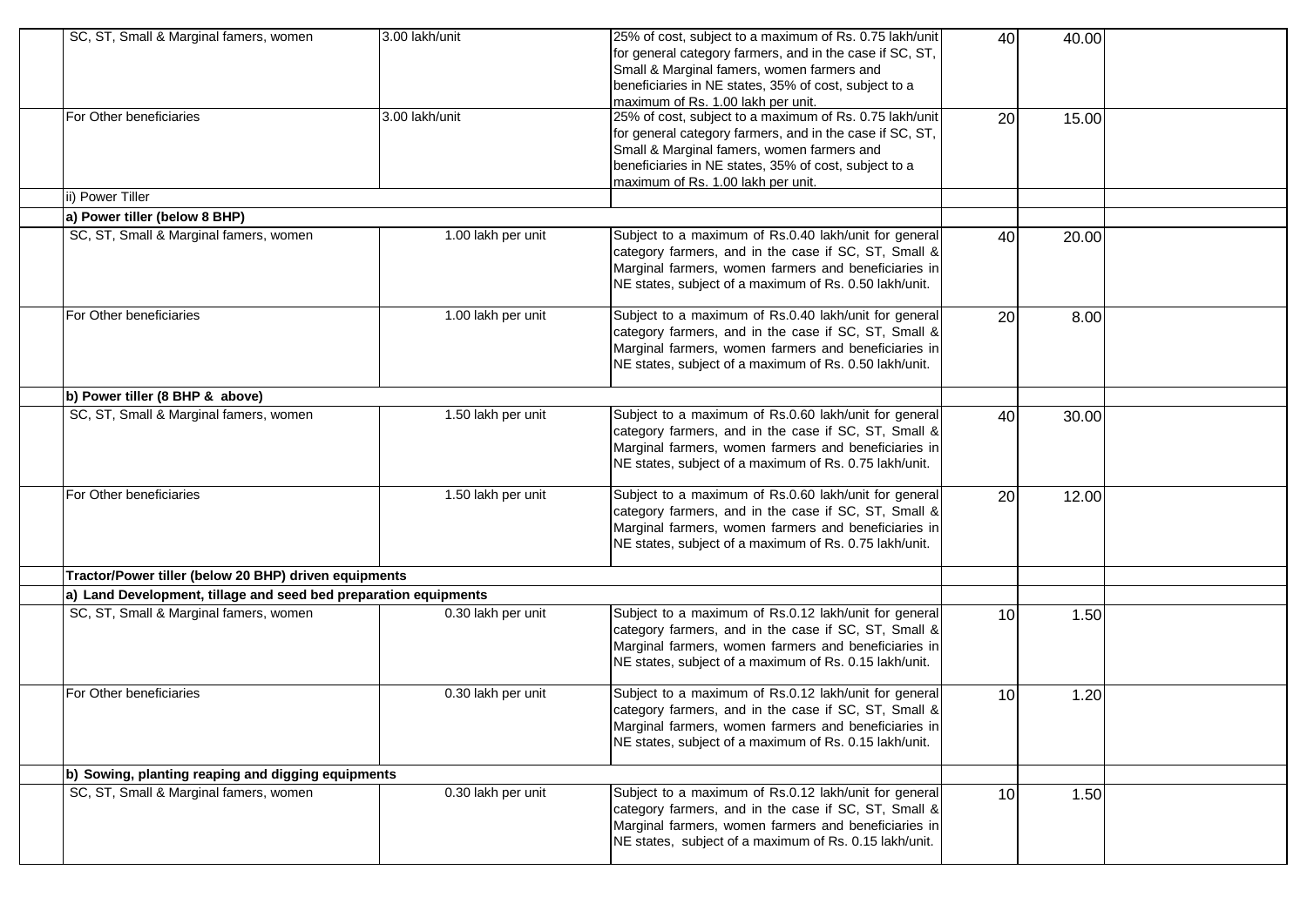|    | For Other beneficiaries                                                                                                 | 0.30 lakh per unit                                      | Subject to a maximum of Rs.0.12 lakh/unit for general<br>category farmers, and in the case if SC, ST, Small &<br>Marginal farmers, women farmers and beneficiaries in<br>NE states, subject of a maximum of Rs. 0.15 lakh/unit.  | 10      | 1.20   |                                                                                                                                                     |
|----|-------------------------------------------------------------------------------------------------------------------------|---------------------------------------------------------|----------------------------------------------------------------------------------------------------------------------------------------------------------------------------------------------------------------------------------|---------|--------|-----------------------------------------------------------------------------------------------------------------------------------------------------|
|    | c) Plastic mulch laying machine                                                                                         | 0.70 lakh per unit                                      | Subject to a maximum of Rs.0.28 lakh/unit for general<br>category farmers, and in the case if SC, ST, Small &<br>Marginal farmers, women farmers and beneficiaries in<br>NE states, subject of a maximum of Rs. 0.35 lakh/unit.  |         | 0.00   |                                                                                                                                                     |
|    | iv) Self-propelled Horticulture Machinery                                                                               |                                                         |                                                                                                                                                                                                                                  |         |        |                                                                                                                                                     |
|    | SC, ST, Small & Marginal famers, women                                                                                  | 2.50 lakh per unit                                      | Subject to a maximum of Rs. 1.00 lakh/unit for general<br>category farmers, and in the case if SC, ST, Small &<br>Marginal farmers, women farmers and beneficiaries in<br>NE states, subject of a maximum of Rs. 1.25 lakh/unit. | 80      | 100.00 |                                                                                                                                                     |
|    | For Other beneficiaries                                                                                                 | 2.50 lakh per unit                                      | Subject to a maximum of Rs. 1.00 lakh/unit for general<br>category farmers, and in the case if SC, ST, Small &<br>Marginal farmers, women farmers and beneficiaries in<br>NE states, subject of a maximum of Rs. 1.25 lakh/unit. | 20      | 20.00  |                                                                                                                                                     |
|    | v) Import of new machines & tools for horticulture for Rs. 50.00 lakh per unit<br>demonstration purpose (Public sector) |                                                         | 100% of the total cost.                                                                                                                                                                                                          |         | 0.00   |                                                                                                                                                     |
|    | Sub-total                                                                                                               |                                                         |                                                                                                                                                                                                                                  | 320     | 250.40 |                                                                                                                                                     |
|    | <b>Technology Dissemination through</b><br>demonstration/ Front Line Demonstration (FLD)                                | Rs. 25.00 lakh                                          | 75 % of cost in farmers' field and 100% of cost in<br>farms belonging to Public Sector, SAUs etc. No<br>change                                                                                                                   |         |        | 25.00 Project to be submitted                                                                                                                       |
| 10 | Human Resource Development (HRD)                                                                                        |                                                         |                                                                                                                                                                                                                                  |         |        |                                                                                                                                                     |
|    | HRD for Supervisors & Entrepreneurs                                                                                     | Rs. 20.00 lakh / unit                                   | 100% of the cost in first year.<br>In subsequent years,<br>cost of infrastructure not to be claimed.                                                                                                                             |         | 0.00   |                                                                                                                                                     |
|    | <b>HRD</b> for Gardeners                                                                                                | Rs. 15.00 lakh / unit                                   | 100% of the cost.                                                                                                                                                                                                                |         |        | 15.00 Minutes of SLEC meeting to be<br>submitted along with details of<br>beneficiareis, locaiton, bank loan<br>etc to facilitate release of funds. |
|    |                                                                                                                         | <b>Training of farmers</b>                              |                                                                                                                                                                                                                                  |         |        |                                                                                                                                                     |
|    | Within the State                                                                                                        | Rs. 1000/day per farmer including<br>transport          | 100% of the cost.                                                                                                                                                                                                                | 2100    | 21.00  |                                                                                                                                                     |
|    | Outside the state                                                                                                       | Project based as per actual.                            | 100% of the cost.                                                                                                                                                                                                                |         |        | 10.00 Lump sum                                                                                                                                      |
|    |                                                                                                                         | (e) Exposure visit of farmers                           |                                                                                                                                                                                                                                  |         |        |                                                                                                                                                     |
|    | Outside the State                                                                                                       | Project based as per actual.                            | 100% of the cost.                                                                                                                                                                                                                |         |        | $10.00$ Lump sum                                                                                                                                    |
|    | Outside India                                                                                                           | Rs. 4.00 lakh / participant                             | Project Based. 100% of air/rail travel cost.                                                                                                                                                                                     |         |        | 0.00 Project to be submitted                                                                                                                        |
|    | Training / study tour of technical staff/ field functionaries                                                           |                                                         |                                                                                                                                                                                                                                  |         |        |                                                                                                                                                     |
|    | <b>Within the State</b>                                                                                                 | Rs.300/day per participant plus<br>TA/DA, as admissible | 100% of the cost.                                                                                                                                                                                                                | 500     | 4.50   |                                                                                                                                                     |
|    | Study tour to progressive States/ units (group of                                                                       | Rs.800/day per participant plus                         | 100% of the cost.                                                                                                                                                                                                                | 200     | 8.00   |                                                                                                                                                     |
|    | minimum 5 participants)<br>Outside India                                                                                | TA/DA, as admissible<br>Rs. 6.00 lakh / participant     | 100% of the cost on actual basis.                                                                                                                                                                                                | 3.0     |        | 15.00 Project to be submitted                                                                                                                       |
|    | Sub-total                                                                                                               |                                                         |                                                                                                                                                                                                                                  | 2804.00 | 83.50  |                                                                                                                                                     |
| 11 |                                                                                                                         | <b>INTEGRATED POST HARVEST MANAGEMENT</b>               |                                                                                                                                                                                                                                  |         |        |                                                                                                                                                     |
|    |                                                                                                                         |                                                         |                                                                                                                                                                                                                                  |         |        |                                                                                                                                                     |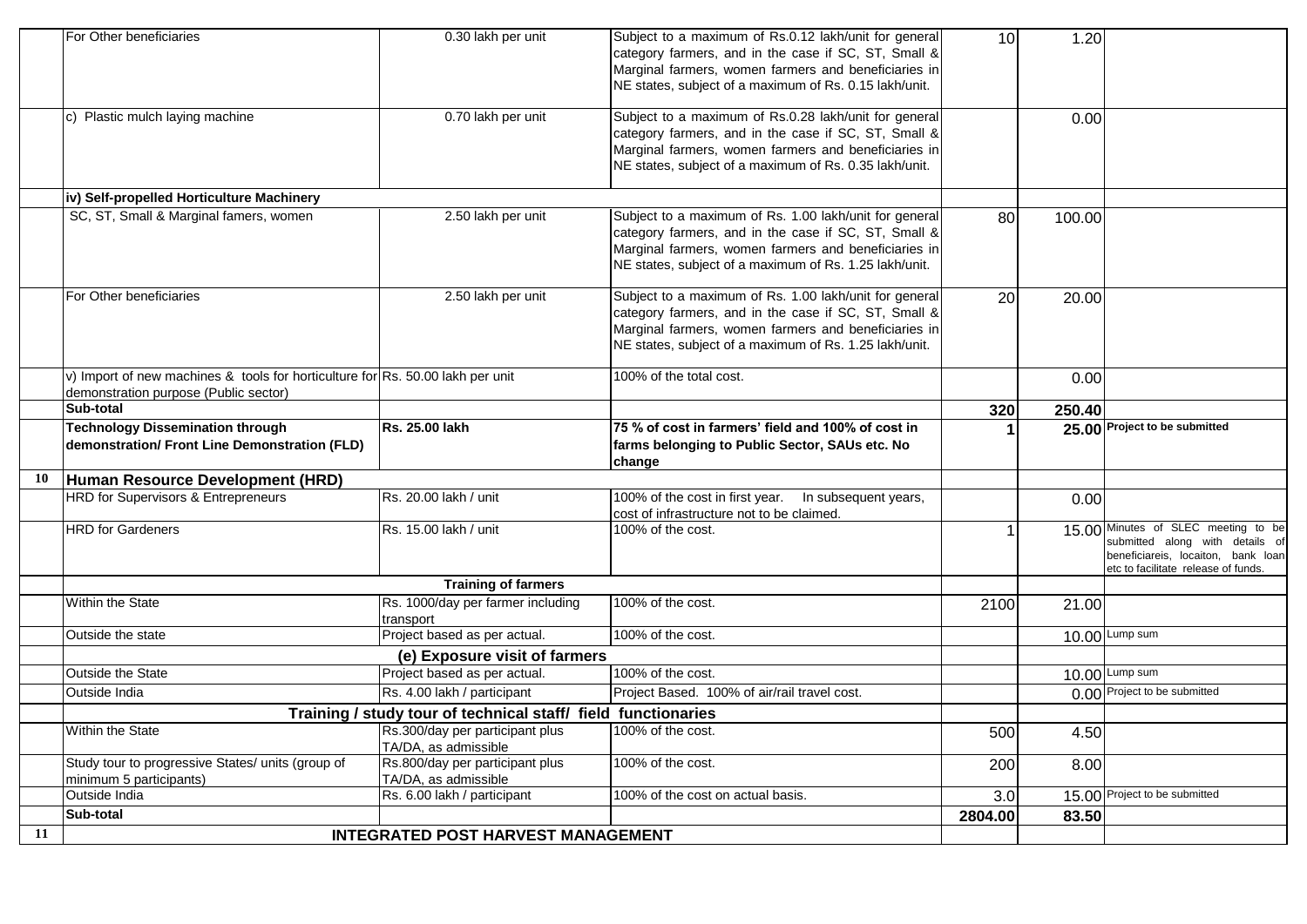|    | 1. Pack house / On farm collection & storage unit Rs. 4.00 lakh/unit with size of 9Mx6M 50% of the capital cost.                    |                                                                     |                                                                                              | 100            |        | 200.00 Minutes of SLEC meeting to be<br>submitted along with details of |
|----|-------------------------------------------------------------------------------------------------------------------------------------|---------------------------------------------------------------------|----------------------------------------------------------------------------------------------|----------------|--------|-------------------------------------------------------------------------|
|    |                                                                                                                                     |                                                                     |                                                                                              |                |        | beneficiareis, locaiton,<br>etc to                                      |
|    |                                                                                                                                     |                                                                     |                                                                                              |                |        | facilitate release of funds. To                                         |
|    |                                                                                                                                     |                                                                     |                                                                                              |                |        | include past liabilty of MM-III<br>76.50 Lakhs also 51 pack house       |
|    | 2. Integrated pack house with facilities for conveyer belt, sorting, grading units, washing, drying and weighing.                   |                                                                     |                                                                                              |                |        |                                                                         |
|    | la) Plain Area                                                                                                                      | Rs. 50.00 lakh per unit with size of                                | Credit linked back-ended subsidy @ 35% of the cost of                                        |                | 17.50  |                                                                         |
|    |                                                                                                                                     | 9Mx18M                                                              | project in general areas and 50% of cost in case Hilly &                                     |                |        |                                                                         |
|    |                                                                                                                                     |                                                                     | Scheduled areas, per beneficiary.                                                            |                |        |                                                                         |
|    | a) Hilly Area                                                                                                                       | Rs. 50.00 lakh per unit with size of                                | Credit linked back-ended subsidy @ 35% of the cost of                                        |                | 0.00   |                                                                         |
|    |                                                                                                                                     | 9Mx18M                                                              | project in general areas and 50% of cost in case Hilly &                                     |                |        |                                                                         |
|    |                                                                                                                                     |                                                                     | Scheduled areas, per beneficiary.                                                            |                |        |                                                                         |
|    | 3. Pre-cooling unit                                                                                                                 | Rs. 25.00 lakh / unit with capacity of                              | Credit linked back-ended subsidy @ 35% of the cost of                                        |                | 0.00   |                                                                         |
|    |                                                                                                                                     | 6MT.                                                                | project in general areas and 50% of cost in case Hilly &                                     |                |        |                                                                         |
|    |                                                                                                                                     |                                                                     | Scheduled areas, per beneficiary.                                                            |                |        |                                                                         |
|    | 4. Cold room (staging)                                                                                                              |                                                                     |                                                                                              |                |        |                                                                         |
|    | a) Plain Area                                                                                                                       |                                                                     | Rs. 15.00 lakh/ unit of 30 MT capacity Credit linked back-ended subsidy @ 35% of the cost of |                | 5.25   |                                                                         |
|    |                                                                                                                                     |                                                                     | project in general areas and 50% of cost in case Hilly &                                     |                |        |                                                                         |
|    |                                                                                                                                     |                                                                     | Scheduled areas, per beneficiary.                                                            |                |        |                                                                         |
|    | a) Hilly Area                                                                                                                       | Rs. 15.00 lakh/ unit of 30 MT capacity                              | Credit linked back-ended subsidy @ 35% of the cost of                                        |                | 7.50   |                                                                         |
|    |                                                                                                                                     |                                                                     | project in general areas and 50% of cost in case Hilly &                                     |                |        |                                                                         |
|    |                                                                                                                                     |                                                                     | Scheduled areas, per beneficiary.                                                            |                |        |                                                                         |
|    | 5. Mobile pre- cooling unit                                                                                                         | Rs. 25.00 lakh                                                      | Credit linked back-ended subsidy @ 35% of the cost of                                        |                | 0.00   |                                                                         |
|    |                                                                                                                                     |                                                                     | project in general areas and 50% of cost in case Hilly &                                     |                |        |                                                                         |
|    |                                                                                                                                     |                                                                     | Scheduled areas, per beneficiary.                                                            |                |        |                                                                         |
|    | 6. Cold Storage (Construction, Expansion and Modernisation)                                                                         |                                                                     |                                                                                              |                |        |                                                                         |
|    | i) Cold storage units Type 1 - basic mezzanine structure with large chamber (of >250 MT) type with single temperature zone          |                                                                     |                                                                                              |                |        |                                                                         |
|    | ii) Cold Storage Unit Type 2 - PEB structure for multiple temperature and product use, more than 6 chambers (of < 250 MT) and basic |                                                                     |                                                                                              |                |        |                                                                         |
|    | a) General Area                                                                                                                     | Rs. 10,000/MT, (max 5,000 MT                                        | Credit linked back-ended subsidy @ 35% of the cost of                                        | 1.0            |        | 35.00 (1000 MT). Project to be submitted                                |
|    |                                                                                                                                     | capacity)                                                           | project in general areas and 50% of cost in case Hilly &                                     |                |        |                                                                         |
|    |                                                                                                                                     |                                                                     | Scheduled areas, per beneficiary.                                                            |                |        |                                                                         |
|    | 8. Refer vans/ containers (general areas)                                                                                           | Rs. 26.00 lakh for 9 MT (NHM &                                      | Credit linked back-ended subsidy @ 35% of the cost of                                        | $\overline{2}$ |        | 18.20 Project to be submitted                                           |
|    |                                                                                                                                     | HMNEH), and prorata basis for lesser                                | project in general areas and 50% of cost in case of Hilly                                    |                |        |                                                                         |
|    |                                                                                                                                     | capacity, but not below 4 MT.                                       | & Scheduled areas, per beneficiary.                                                          |                |        |                                                                         |
|    | 9. Ripening chamber<br>project in general                                                                                           | Rs. 1.00 lakh/MT.                                                   | -do-                                                                                         | $\overline{2}$ |        | 70.00 (200 MT each). Project to be                                      |
|    | areas                                                                                                                               |                                                                     |                                                                                              |                |        | submitted                                                               |
|    | Sub-total                                                                                                                           |                                                                     |                                                                                              | 108            | 353.45 |                                                                         |
| 12 |                                                                                                                                     | ESTABLISHMENT OF MARKETING INFRASTRUCTURE FOR HORTICULTURAL PRODUCE |                                                                                              |                |        |                                                                         |
|    | Terminal markets                                                                                                                    | Rs. 150.00 crore/ project                                           | 25% to 40% (limited to Rs.50.00 crore) as Public-                                            |                | 0.00   |                                                                         |
|    |                                                                                                                                     |                                                                     | Private Partnership mode through competitive bidding,                                        |                |        |                                                                         |
|    |                                                                                                                                     |                                                                     | in accordance with operational guidelines issued                                             |                |        |                                                                         |
|    |                                                                                                                                     |                                                                     | separately.                                                                                  |                |        |                                                                         |
|    | Wholesale markets                                                                                                                   | Rs.100.00 crore/project                                             | Credit linked back-ended subsidy @ 25% of the capital                                        |                |        | 0.00 Project to be submitted                                            |
|    |                                                                                                                                     |                                                                     | cost of project in general areas and 33.33% in case of                                       |                |        |                                                                         |
|    |                                                                                                                                     |                                                                     | Hilly & Scheduled areas for individual entrepreneurs.                                        |                |        |                                                                         |
|    | Rural Markets/ Apni mandies/Direct markets                                                                                          | Rs. 25.00 lakh                                                      | Credit linked back-ended subsidy @ 40% of the capital                                        |                |        | 13.75 Project to be submitted                                           |
|    |                                                                                                                                     |                                                                     | cost of project in general areas and 55% in case of Hilly                                    |                |        |                                                                         |
|    |                                                                                                                                     |                                                                     | & Scheduled areas, per beneficiary.                                                          |                |        |                                                                         |
|    | Retail Markets/ outlets (environmentally controlled)                                                                                | Rs. 15.00 lakh /unit                                                | Credit linked back-ended subsidy @ 35% of the capital                                        |                | 0.00   |                                                                         |
|    |                                                                                                                                     |                                                                     | cost of project in general areas and 50% in case of Hilly                                    |                |        |                                                                         |
|    |                                                                                                                                     |                                                                     | & Scheduled areas, per beneficiary.                                                          |                |        |                                                                         |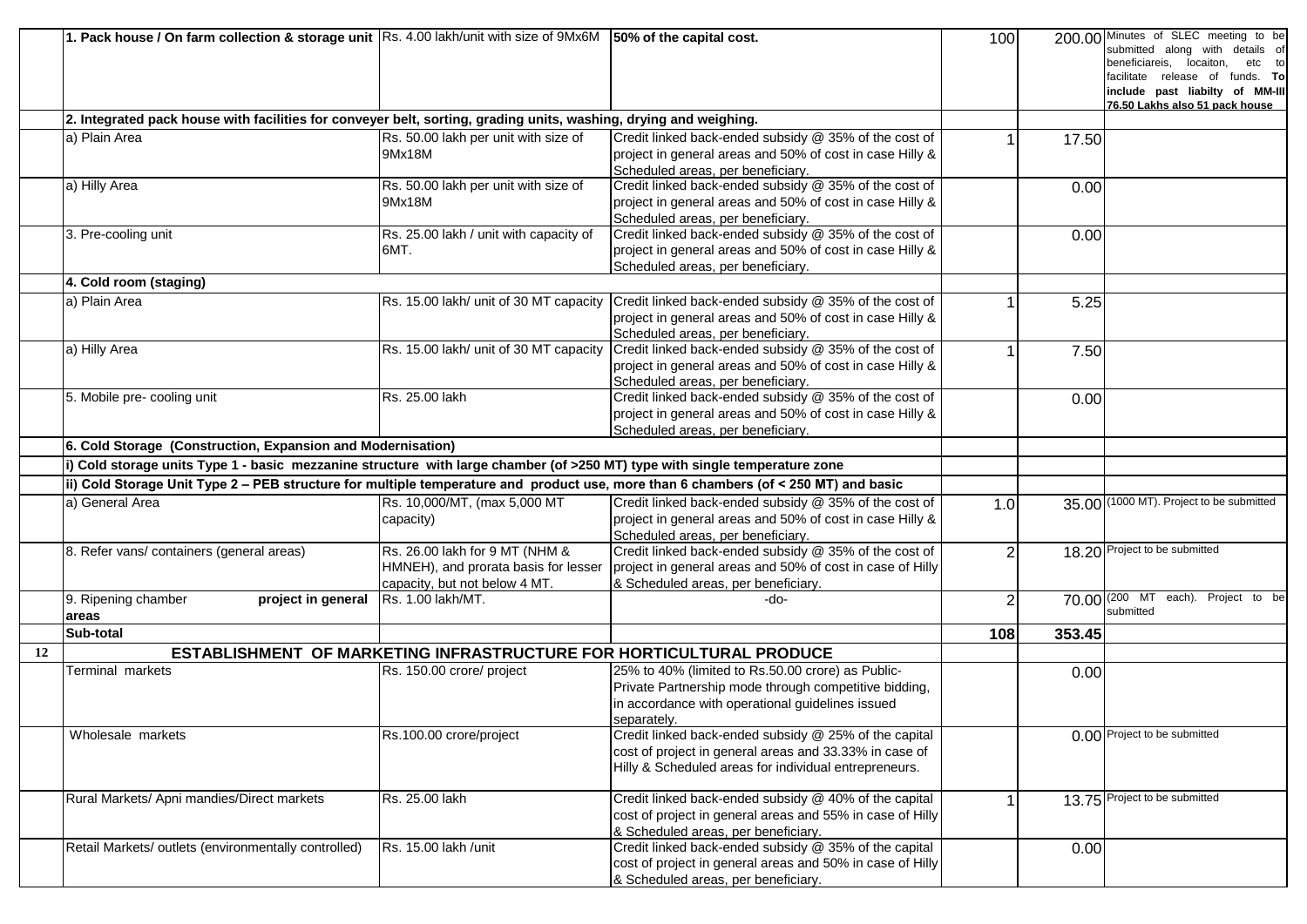|    | Static/Mobile Vending Cart/ platform with cool                                                                                                                                                                       | Rs. 30,000/ unit                                      | 50% of total cost.                                                                                                         |                         | 0.00   |                                                                                                                                     |
|----|----------------------------------------------------------------------------------------------------------------------------------------------------------------------------------------------------------------------|-------------------------------------------------------|----------------------------------------------------------------------------------------------------------------------------|-------------------------|--------|-------------------------------------------------------------------------------------------------------------------------------------|
|    | chamber.<br>Past committed liabilites of wholesale market for MM-III in Haldwani and Haridwar                                                                                                                        |                                                       |                                                                                                                            |                         |        |                                                                                                                                     |
|    |                                                                                                                                                                                                                      |                                                       |                                                                                                                            |                         | 242.00 |                                                                                                                                     |
|    | Sub-total                                                                                                                                                                                                            |                                                       |                                                                                                                            | 1.00                    | 255.75 |                                                                                                                                     |
|    | <b>Functional Infrastructure for:</b>                                                                                                                                                                                |                                                       |                                                                                                                            |                         |        |                                                                                                                                     |
|    | Collection, sorting/ grading, packing units etc.                                                                                                                                                                     | Rs.15.00 lakh                                         | Credit linked back-ended subsidy @ 40% of the capital<br>cost of project in general areas and 55 % in case of              | 2.00                    | 16.50  |                                                                                                                                     |
|    |                                                                                                                                                                                                                      |                                                       | Hilly & Scheduled areas, per beneficiary.                                                                                  |                         |        |                                                                                                                                     |
|    | Quality control/ analysis lab                                                                                                                                                                                        | Rs. 200.00 lakh                                       | 100% of the total cost to public sector as credit linked<br>back ended subsidy.                                            |                         | 0.00   |                                                                                                                                     |
|    | Quality control/ analysis lab                                                                                                                                                                                        | Rs. 200.00 lakh                                       | 50% of cost to private sector as credit linked back<br>ended subsidy.                                                      |                         | 0.00   |                                                                                                                                     |
|    | Gravity operated rope way in hilly areas                                                                                                                                                                             | Rs. 15.00 lakh/km                                     | Credit linked back-ended subsidy @ 50% of capital<br>costs in Hilly areas.                                                 |                         | 0.00   |                                                                                                                                     |
|    | Sub-total                                                                                                                                                                                                            |                                                       |                                                                                                                            | 2.00                    | 16.50  |                                                                                                                                     |
|    | <b>FOOD PROCESSING</b>                                                                                                                                                                                               |                                                       |                                                                                                                            |                         |        |                                                                                                                                     |
|    | Food processing units                                                                                                                                                                                                | Rs. 800 lakh/unit                                     | Credit linked back ended capital investment assistance<br>of 50% of cost in the States of J&K, Himachal and<br>Uttarakhand |                         |        | 500.00 For meeting committed liabilities of<br>previous year. Proposal to be<br>submitted.                                          |
|    | Sub-total                                                                                                                                                                                                            |                                                       |                                                                                                                            | 0.00                    | 500.00 |                                                                                                                                     |
|    | <b>SPECIAL INTERVENTIONS</b>                                                                                                                                                                                         |                                                       |                                                                                                                            |                         |        |                                                                                                                                     |
|    | Innovative interventions not covered under any GOI<br>schemes                                                                                                                                                        | 10% of outlay                                         | 50% of cost, based on project proposal.                                                                                    |                         |        |                                                                                                                                     |
|    | Tackling of emergent /unforeseen requirements of<br><b>SHMs</b>                                                                                                                                                      | Rs.20.00 lakh                                         | 50% of cost, based on project proposal.                                                                                    | 1.00                    |        | 10.00 Project to be submitted                                                                                                       |
|    | Sub-total                                                                                                                                                                                                            |                                                       |                                                                                                                            | 1.00                    | 10.00  |                                                                                                                                     |
| 13 |                                                                                                                                                                                                                      | <b>Mission Management</b>                             |                                                                                                                            |                         |        |                                                                                                                                     |
|    | State & Districts Mission Offices and implementing                                                                                                                                                                   | 5% of total annual expenditure on the                 | 100% assistance.                                                                                                           |                         | 71.68  |                                                                                                                                     |
|    | agencies for administrative expenses, project,                                                                                                                                                                       | basis of appraised needs to State                     |                                                                                                                            |                         |        |                                                                                                                                     |
|    | preparation, computerization, contingency etc.                                                                                                                                                                       | Horticulture Mission (SHM) /<br>implementing Agencies |                                                                                                                            |                         |        |                                                                                                                                     |
|    | Institutional Strengthening, hire/purchase of vehicles, Project based<br>hardware/software                                                                                                                           |                                                       | 100% assistance.                                                                                                           |                         | 20.00  |                                                                                                                                     |
|    | Seminars, conferences, workshops, exhibitions, Kisan Mela, horticulture shows, honey<br>festivals etc.                                                                                                               |                                                       |                                                                                                                            |                         |        | Minutes of SLEC meeting to be<br>submitted along with details of<br>beneficiareis, locaiton, etc to<br>facilitate release of funds. |
|    | International level                                                                                                                                                                                                  | Rs. 7.50 lakh per event.                              | 100% of cost per event of 4 days, on pro rata basis.                                                                       |                         | 0.00   |                                                                                                                                     |
|    | National level                                                                                                                                                                                                       | Rs. 5.00 lakh per event.                              | 100% of cost per event of two days.                                                                                        | $\overline{\mathbf{4}}$ | 20.00  |                                                                                                                                     |
|    | State level                                                                                                                                                                                                          | Rs. 3.00 lakh / event                                 | 100% assistance subject to a maximum of Rs.3.00 lakh<br>per event of two days.                                             | $\overline{2}$          | 6.00   |                                                                                                                                     |
|    | <b>District level</b>                                                                                                                                                                                                | Rs. 2.00 lakh / event                                 | 100% assistance subject to a maximum of Rs.2.00 lakh<br>per event of two days.                                             | 10                      | 20.00  |                                                                                                                                     |
|    | Information dissemination through publicity, printed<br>literature etc and local advertisements                                                                                                                      | Rs. 0.40 lakh/ block                                  | 100% of cost.                                                                                                              | 95                      | 38.00  |                                                                                                                                     |
|    | Development of technology packages in electronic<br>form to be shared through IT network                                                                                                                             | Rs. 1.00 lakh/ district                               | 100% of Cost                                                                                                               | 4                       | 4.00   |                                                                                                                                     |
|    | Technical Support Group (TSG) at State Level for<br>hiring experts/staff, studies, monitoring & concurrent Rs. 50. 00 lakh per annum/state<br>evaluation/evaluation, mass media, publicity, video<br>conference etc. | Project based, subject to a ceiling of                | 100% of cost                                                                                                               |                         | 30.00  |                                                                                                                                     |